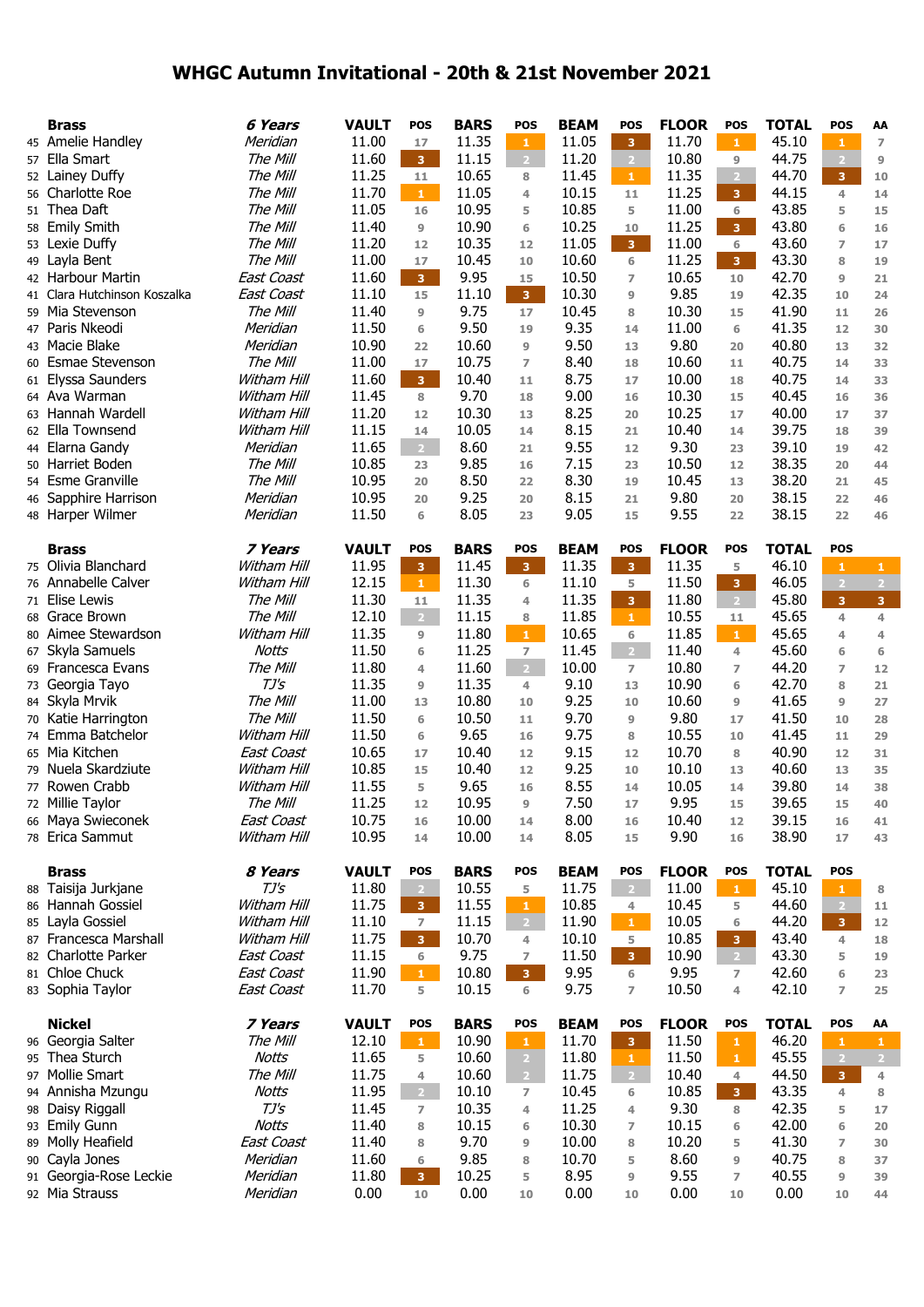| <b>Nickel</b>                                | 8 Years                       | <b>VAULT</b>   | <b>POS</b>              | <b>BARS</b>   | <b>POS</b>              | <b>BEAM</b>    | <b>POS</b>              | <b>FLOOR</b>   | <b>POS</b>              | <b>TOTAL</b>   | <b>POS</b>                     |                     |
|----------------------------------------------|-------------------------------|----------------|-------------------------|---------------|-------------------------|----------------|-------------------------|----------------|-------------------------|----------------|--------------------------------|---------------------|
| 106 Alyssa Mae Coggon                        | Witham Hill                   | 11.60          | 2 <sup>1</sup>          | 10.30         | $\sqrt{2}$              | 11.20          | $\overline{2}$          | 11.35          | $\mathbf{1}$            | 44.45          | $\mathbf{1}$                   | 5                   |
| 101 Ciara Liffe                              | The Mill                      | 11.50          | 5                       | 11.20         | $\mathbf{1}$            | 10.10          | 9                       | 10.50          | 3                       | 43.30          | $\overline{2}$                 | $\overline{9}$      |
| 110 Erika Tuitt-Ward                         | Witham Hill                   | 11.80          | $\mathbf{1}$            | 9.60          | 10                      | 11.30          | $\mathbf{1}$            | 10.20          | 4                       | 42.90          | $\mathbf{3}$                   | 13                  |
| 103 Harriett Lonsdale                        | TJ's                          | 11.15          | 10                      | 10.10         | 5                       | 10.70          | 6                       | 10.05          | 5                       | 42.00          | $\overline{4}$                 | 20                  |
| 100 India Chetwyn                            | The Mill                      | 11.25          | 9                       | 10.30         | $\overline{2}$          | 10.85          | 5                       | 9.50           | 9                       | 41.90          | 5                              | 22                  |
| 108 Miley Richardson                         | Witham Hill                   | 11.35          | 8                       | 9.65          | $\overline{9}$          | 10.00          | 10                      | 10.75          | $\overline{2}$          | 41.75          | 6                              | 25                  |
| 102 Abigail Wilkinson                        | The Mill                      | 11.60          | $2 -$                   | 9.75          | $\overline{ }$          | 10.35          | 8                       | 9.85           | $\overline{7}$          | 41.55          | $\overline{7}$                 | 26                  |
| 111 Bethany Warrington                       | Witham Hill                   | 11.40          | 6                       | 10.20         | 4                       | 9.75           | 11                      | 9.85           | $\overline{7}$          | 41.20          | 8                              | 31                  |
| 109 Megan Patricia Tan                       | Witham Hill                   | 11.40          | 6                       | 9.05          | 11                      | 10.70          | 6                       | 10.00          | 6                       | 41.15          | 9                              | 32                  |
| 104 Rose Pell                                | $TJ\mathsf{S}$                | 11.55          | 4                       | 9.95          | 6                       | 10.90          | 4                       | 8.70           | 11                      | 41.10          | 10                             | 35                  |
| 105 Kiera Baptist                            | Witham Hill                   | 11.05          | 11                      | 9.70          | 8                       | 11.00          | 3 <sup>°</sup>          | 9.10           | 10                      | 40.85          | 11                             | 36                  |
|                                              |                               |                |                         |               |                         |                |                         |                |                         |                |                                |                     |
| <b>Nickel</b>                                | 8 Years                       | <b>VAULT</b>   | <b>POS</b>              | <b>BARS</b>   | <b>POS</b>              | <b>BEAM</b>    | <b>POS</b>              | <b>FLOOR</b>   | <b>POS</b>              | <b>TOTAL</b>   | <b>POS</b>                     |                     |
| 107 Maisie Forrester                         | Witham Hill                   | 11.35          | 9                       | 11.30         | $\mathbf{1}$            | 11.90          | $\mathbf{1}$            | 10.50          | $\overline{\mathbf{3}}$ | 45.05          | $\mathbf{1}$                   | $\mathbf{3}$        |
| 128 Ella Stroud                              | Witham Hill                   | 11.90          | 3                       | 9.60          | 11                      | 11.90          | ${\bf 1}$               | 10.30          | 5                       | 43.70          | $\overline{2}$                 | 6                   |
| 116 Sophia Reed                              | <b>Notts</b>                  | 12.00          | $\mathbf{1}$            | 9.90          | 9                       | 10.15          | 12                      | 11.25          | 2 <sup>1</sup>          | 43.30          | $\mathbf{3}$                   | $\overline{9}$      |
| 121 Poppy Hyde                               | TJ's                          | 11.35          | 9                       | 10.60         | 6                       | 11.75          | $\overline{\mathbf{3}}$ | 9.40           | 10                      | 43.10          | 4                              | 11                  |
| 122 Evie Newby                               | $TJ\mathcal{S}$               | 11.45          | 8                       | 10.80         | 3 <sup>°</sup>          | 11.25          | $\overline{4}$          | 9.60           | 9                       | 43.10          | $\overline{4}$                 | 11                  |
| 125 Hei Ching Chung                          | Witham Hill                   | 11.55          | $\overline{ }$          | 8.35          | 15                      | 10.95          | $\overline{ }$          | 11.70          | $\mathbf{1}$            | 42.55          | 6                              | 15                  |
| 120 Hannah Felipes                           | $TJ\mathsf{S}$<br>Witham Hill | 11.75          | 4                       | 10.65<br>9.60 | 5                       | 10.85          | 8                       | 9.10           | 13                      | 42.35<br>42.15 | $\overline{7}$                 | 16                  |
| 112 Naya Watson<br>126 Lexi Hancock          | Witham Hill                   | 11.10<br>11.05 | 13                      | 10.00         | 11<br>8                 | 11.15<br>10.25 | 5                       | 10.30<br>10.50 | 5<br>3 <sup>°</sup>     | 41.80          | 8                              | 19                  |
| 113 Alexis Bailey                            | <b>East Coast</b>             | 11.60          | 16<br>6                 | 10.15         | $\overline{ }$          | 9.75           | 11<br>16                | 9.95           | $\overline{7}$          | 41.45          | 9<br>10                        | 24<br>27            |
| 115 Lara Wilkins                             | Meridian                      | 11.95          | 2 <sup>1</sup>          | 9.65          | 10                      | 10.45          | 10                      | 9.30           | 12                      | 41.35          | 11                             | 28                  |
| 124 Mia Surensoy                             | TJ's                          | 11.75          | 4                       | 10.80         | 3 <sup>7</sup>          | 9.80           | 15                      | 8.80           | 15                      | 41.15          | 12                             | 32                  |
| 117 Claire Cooke                             | The Mill                      | 11.20          | 11                      | 9.50          | 13                      | 10.60          | 9                       | 9.85           | 8                       | 41.15          | 13                             | 34                  |
| 118 Holly Redgate                            | The Mill                      | 11.00          | 17                      | 10.90         | $\overline{2}$          | 9.85           | 14                      | 8.90           | 14                      | 40.65          | 14                             | 38                  |
| 123 Alexandra Singleton                      | $TJ\mathcal{S}$               | 11.20          | 11                      | 8.15          | 17                      | 11.00          | 6                       | 9.35           | 11                      | 39.70          | 15                             | 40                  |
| 127 Florence Monaghan                        | Witham Hill                   | 11.10          | 13                      | 9.40          | 14                      | 10.15          | 12                      | 8.50           | 16                      | 39.15          | 16                             | 42                  |
| 114 Eloise Davey                             | <b>East Coast</b>             | 11.10          | 13                      | 8.30          | 16                      | 9.10           | 17                      | 7.00           | 17                      | 35.50          | 17                             | 43                  |
|                                              |                               |                |                         |               |                         |                |                         |                |                         |                |                                |                     |
|                                              |                               |                |                         |               |                         |                |                         |                |                         |                |                                |                     |
| <b>Nickel</b>                                | 10 & 11 Years                 | <b>VAULT</b>   | <b>POS</b>              | <b>BARS</b>   | <b>POS</b>              | <b>BEAM</b>    | <b>POS</b>              | <b>FLOOR</b>   | <b>POS</b>              | <b>TOTAL</b>   | <b>POS</b>                     |                     |
| 135 Rebecca Robinson<br>132 Fleur Patrick    | Witham Hill<br>Witham Hill    | 11.80<br>11.70 | 2 <sup>1</sup>          | 11.00         | 1 <sup>1</sup>          | 10.05<br>11.30 | 6                       | 10.85<br>10.05 | $\mathbf{1}$            | 43.70<br>42.65 | $\mathbf{1}$<br>$\overline{2}$ | $6\phantom{1}6$     |
| 130 Jessica Allen                            | Witham Hill                   | 12.05          | 4<br>$\mathbf{1}$       | 9.60<br>9.90  | 5                       | 10.70          | 1                       | 9.60           | $\overline{2}$          | 42.25          |                                | 14                  |
| 134 Alana Barwick                            | $TJ\prime S$                  | 11.60          | 5                       | 10.40         | 4<br>3 <sup>7</sup>     | 10.25          | 3<br>$\overline{4}$     | 9.65           | 4<br>3 <sup>°</sup>     | 41.90          | $\mathbf{3}$<br>$\overline{4}$ | 18<br>22            |
| 129 Amelia Burt                              | $TJ\mathcal{S}$               | 11.75          | $\overline{3}$          | 10.50         | $\overline{2}$          | 10.15          | 5                       | 8.95           | 6                       | 41.35          | 5                              | 28                  |
| 131 Mia Goodale                              | Witham Hill                   | 11.50          | 6                       | 7.95          | 6                       | 10.85          | 2 <sup>1</sup>          | 9.05           | 5                       | 39.35          | 6                              | 41                  |
|                                              |                               |                |                         |               |                         |                |                         |                |                         |                |                                |                     |
| <b>Zinc</b>                                  | 8 Years                       | <b>VAULT</b>   | <b>POS</b>              | <b>BARS</b>   | POS                     | <b>BEAM</b>    | <b>POS</b>              | <b>FLOOR</b>   | <b>POS</b>              | <b>TOTAL</b>   | <b>POS</b>                     | AA                  |
| 10 Francesca Harding                         | The Mill                      | 11.10          | $\overline{2}$          | 10.50         | $\sqrt{2}$              | 9.85           | $\sqrt{2}$              | 11.10          | $\mathbf 1$             | 42.55          | $\mathbf{1}$                   |                     |
| 7 Darcy Jones                                | Meridian                      | 10.90          | 3 <sup>°</sup>          | 9.80          | $\overline{7}$          | 10.65          | $\mathbf{1}$            | 11.10          | $\mathbf{1}$            | 42.45          | $\overline{2}$                 | $\overline{ }$<br>8 |
| 13 Isla Mcfadyean                            | The Mill                      | 11.30          | $\mathbf{1}$            | 10.20         | $\overline{\mathbf{3}}$ | 9.50           | 4                       | 11.10          | $\mathbf{1}$            | 42.10          | 3 <sup>7</sup>                 | 10                  |
| 12 Amelia Mann                               | The Mill                      | 10.60          | 5                       | 10.60         | $\mathbf{1}$            | 9.60           | 3                       | 10.65          | 8                       | 41.45          | 4                              | 13                  |
| 11 Georgie Hughes                            | The Mill                      | 10.90          | 3 <sup>°</sup>          | 9.90          | 5                       | 9.45           | 5                       | 10.00          | 9                       | 40.25          | 5                              | 19                  |
| Ella Bloodworth<br>$\overline{4}$            | Meridian                      | 10.30          | 8                       | 9.40          | $\boldsymbol{9}$        | 8.80           | 6                       | 10.95          | 4                       | 39.45          | 6                              | 23                  |
| Abigail Stubbings<br>9                       | Meridian                      | 10.60          | 5                       | 9.70          | 8                       | 8.40           | 8                       | 10.75          | 5                       | 39.45          | 6                              | 23                  |
| Vala Nott Helgadottir<br>6                   | Meridian                      | 10.00          | 10                      | 9.40          | $\overline{9}$          | 8.75           | $\overline{ }$          | 10.75          | 5                       | 38.90          | 8                              | 29                  |
| Isla-May Kenton<br>8                         | Meridian                      | 10.50          | $\overline{z}$          | 9.10          | 11                      | 8.15           | 10                      | 10.70          | $\overline{z}$          | 38.45          | 9                              | 30                  |
| Lucy Heafield<br>$\mathbf{1}$                | <b>East Coast</b>             | 9.90           | 11                      | 10.20         | 3 <sup>°</sup>          | 7.75           | 11                      | 9.00           | 10                      | 36.85          | 10                             | 37                  |
| Emilia Hutchinson Koszalka<br>$\overline{2}$ | <b>East Coast</b>             | 10.20          | 9                       | 9.90          | 5                       | 8.35           | 9                       | 8.05           | 11                      | 36.50          | 11                             | 38                  |
|                                              |                               |                |                         |               |                         |                |                         |                |                         |                |                                |                     |
| Zinc                                         | 9 Years                       | <b>VAULT</b>   | <b>POS</b>              | <b>BARS</b>   | <b>POS</b>              | <b>BEAM</b>    | <b>POS</b>              | <b>FLOOR</b>   | <b>POS</b>              | <b>TOTAL</b>   | POS                            |                     |
| 21 Roeshia Claxton                           | The Mill                      | 11.60          | $2 -$                   | 11.60         | $\mathbf{1}^-$          | 10.65          | $\overline{2}$          | 11.55          | $\mathbf{1}$            | 45.40          | $\,$ 1 $\,$                    | $\mathbf{1}$        |
| 22 Poppy Dennison                            | The Mill                      | 11.70          | $\mathbf{1}$            | 10.90         | $\mathbf{2}$            | 10.75          | $\mathbf{1}$            | 11.20          | $\sqrt{2}$              | 44.55          | $\bigcirc$                     | $\overline{2}$      |
| 16 Patrycja Mlynarczyk                       | <b>East Coast</b>             | 10.40          | 6                       | 10.60         | 3 <sup>°</sup>          | 10.60          | $\overline{\mathbf{3}}$ | 10.45          | 6                       | 42.05          | $\overline{\mathbf{3}}$        | $12$                |
| 20 Tilly Bloor                               | The Mill                      | 11.00          | $\overline{\mathbf{3}}$ | 10.40         | $\overline{4}$          | 9.70           | $\overline{4}$          | 9.85           | 9                       | 40.95          | $\overline{4}$                 | 15                  |
| 24 Evelyn Hayes                              | The Mill                      | 11.00          | 3 <sup>7</sup>          | 10.10         | 6                       | 9.45           | 6                       | 10.25          | $\overline{z}$          | 40.80          | 5                              | 17                  |
| 19 Sula Robinson                             | Meridian                      | 10.40          | 6                       | 9.20          | 9                       | 9.65           | 5                       | 10.90          | 4                       | 40.15          | 6                              | 20                  |
| 14 Elisia Faulkner                           | <b>East Coast</b>             | 10.30          | 9                       | 10.40         | 4                       | 9.40           | $\overline{ }$          | 9.35           | 10                      | 39.45          | $\overline{7}$                 | 23                  |
| 23 Isla Granville                            | The Mill                      | 10.40          | 6                       | 8.40          | 11                      | 8.60           | 9                       | 10.60          | 5                       | 38.00          | 8                              | 31                  |
| 18 Alice Humphreys                           | Meridian                      | 10.80          | 5                       | 9.60          | 8                       | 6.40           | 11                      | 11.05          | 3 <sup>7</sup>          | 37.85          | 9                              | 32                  |
| 15 Grace Gadsby                              | East Coast                    | 9.80           | 11                      | 9.80          | $\overline{7}$          | 8.85           | 8                       | 8.80           | 11                      | 37.25          | 10                             | 34                  |
| 17 Tilly Barnes                              | Meridian                      | 10.20          | $10$                    | 8.50          | 10                      | 8.50           | 10                      | 10.05          | 8                       | 37.25          | 10                             | 34                  |